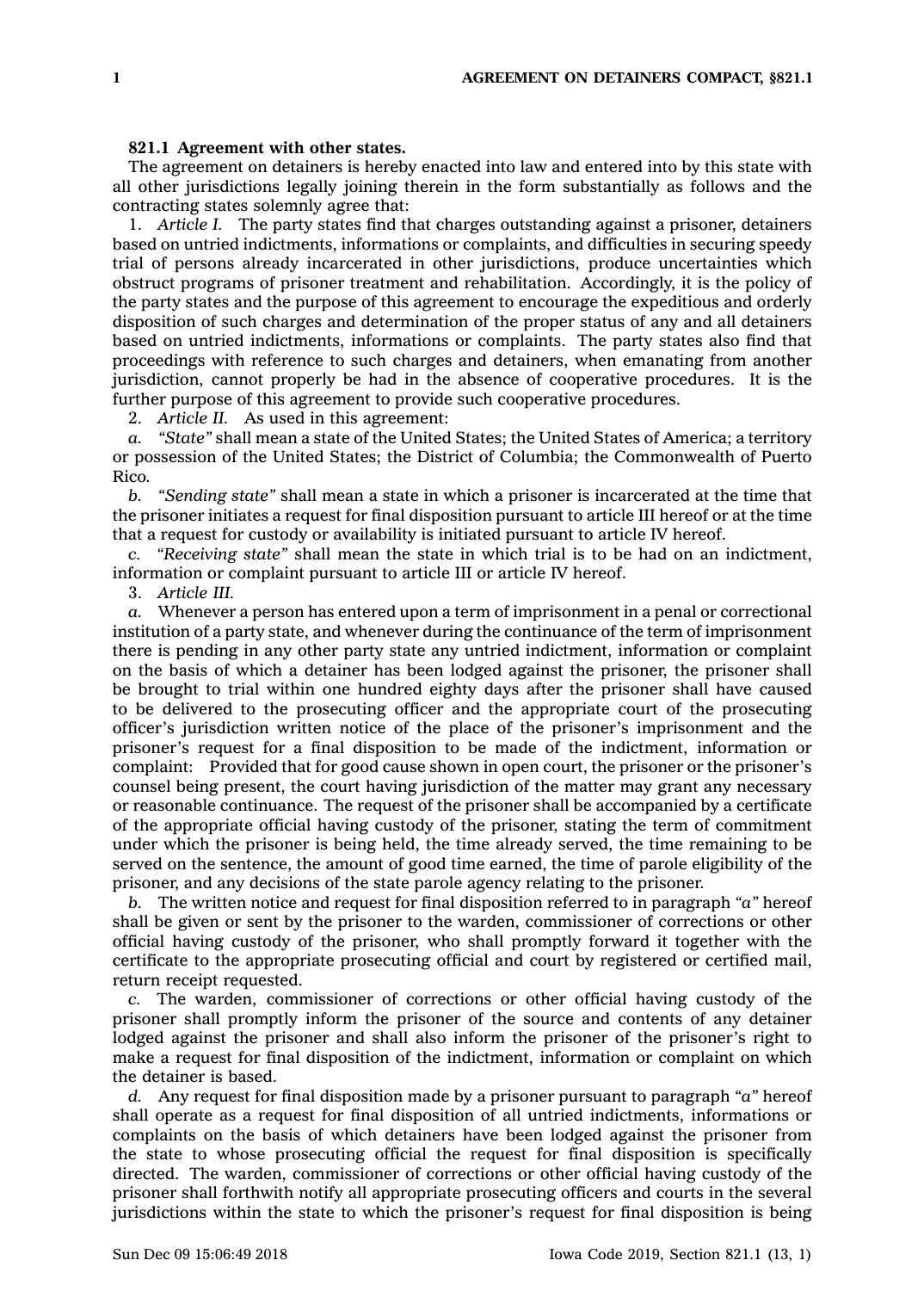## **§821.1, AGREEMENT ON DETAINERS COMPACT 2**

sent of the proceeding being initiated by the prisoner. Any notification sent pursuant to this paragraph shall be accompanied by copies of the prisoner's written notice, request, and the certificate. If trial is not had on any indictment, information or complaint contemplated hereby prior to the return of the prisoner to the original place of imprisonment, such indictment, information or complaint shall not be of any further force or effect, and the court shall enter an order dismissing the same with prejudice.

*e.* Any request for final disposition made by <sup>a</sup> prisoner pursuant to paragraph *"a"* hereof shall also be deemed to be <sup>a</sup> waiver of extradition with respect to any charge or proceeding contemplated thereby or included therein by reason of paragraph *"d"* hereof, and <sup>a</sup> waiver of extradition to the receiving state to serve any sentence there imposed upon the prisoner, after completion of the prisoner's term of imprisonment in the sending state. The request for final disposition shall also constitute <sup>a</sup> consent by the prisoner to the production of the prisoner's body in any court where the prisoner's presence may be required in order to effectuate the purposes of this agreement and <sup>a</sup> further consent voluntarily to be returned to the original place of imprisonment in accordance with the provisions of this agreement. Nothing in this paragraph shall prevent the imposition of <sup>a</sup> concurrent sentence if otherwise permitted by law.

*f.* Escape from custody by the prisoner subsequent to the prisoner's execution of the request for final disposition referred to in paragraph *"a"* hereof shall void the request.

4. *Article IV.*

*a.* The appropriate officer of the jurisdiction in which an untried indictment, information or complaint is pending shall be entitled to have <sup>a</sup> prisoner against whom the officer has lodged <sup>a</sup> detainer and who is serving <sup>a</sup> term of imprisonment in any party state made available in accordance with article V, paragraph *"a"* hereof upon presentation of <sup>a</sup> written request for temporary custody or availability to the appropriate authorities of the state in which the prisoner is incarcerated: Provided that the court having jurisdiction of such indictment, information or complaint shall have duly approved, recorded and transmitted the request: And provided further that there shall be <sup>a</sup> period of thirty days after receipt by the appropriate authorities before the request be honored, within which period the governor of the sending state may disapprove the request for temporary custody or availability, either upon the governor's own motion or upon motion of the prisoner.

*b.* Upon receipt of the officer's written request as provided in paragraph *"a"* hereof, the appropriate authorities having the prisoner in custody shall furnish the officer with <sup>a</sup> certificate stating the term of commitment under which the prisoner is being held, the time already served, the time remaining to be served on the sentence, the amount of good time earned, the time of parole eligibility of the prisoner, and any decisions of the state parole agency relating to the prisoner. Said authorities simultaneously shall furnish all other officers and appropriate courts in the receiving state who have lodged detainers against the prisoner with similar certificates and with notices informing them of the request for custody or availability and of the reasons therefor.

*c.* In respect of any proceeding made possible by this article, trial shall be commenced within one hundred twenty days of the arrival of the prisoner in the receiving state, but for good cause shown in open court, the prisoner or the prisoner's counsel being present, the court having jurisdiction of the matter may grant any necessary or reasonable continuance.

*d.* Nothing contained in this article shall be construed to deprive any prisoner of any right which the prisoner may have to contest the legality of the prisoner's delivery as provided in paragraph *"a"* hereof, but such delivery may not be opposed or denied on the ground that the executive authority of the sending state has not affirmatively consented to or ordered such delivery.

*e.* If trial is not had on any indictment, information or complaint contemplated hereby prior to the prisoner's being returned to the original place of imprisonment pursuant to article V, paragraph *"e"* hereof, such indictment, information or complaint shall not be of any further force or effect, and the court shall enter an order dismissing the same with prejudice.

5. *Article V.*

*a.* In response to <sup>a</sup> request made under article III or article IV hereof, the appropriate authority in <sup>a</sup> sending state shall offer to deliver temporary custody of such prisoner to the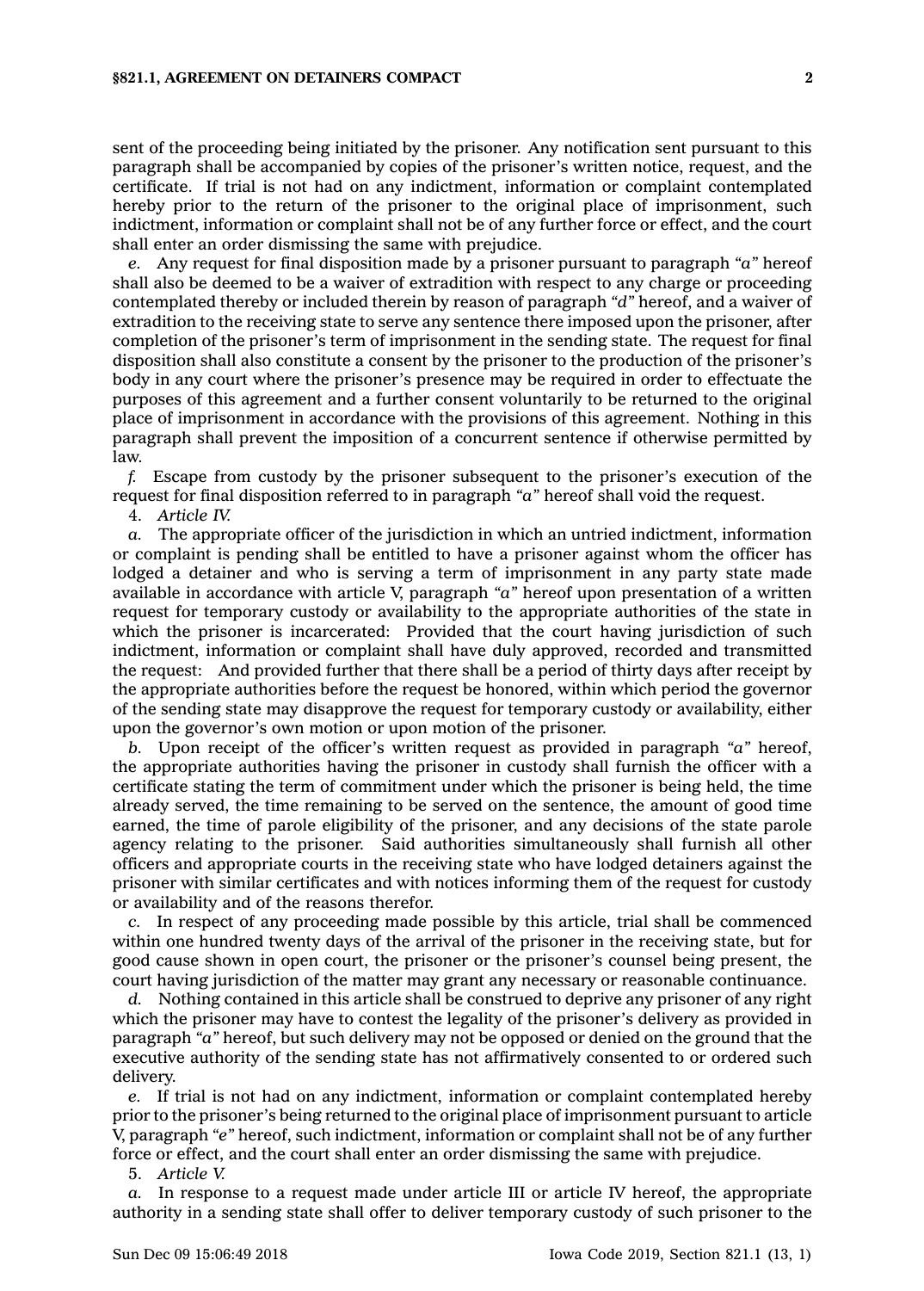appropriate authority in the state where such indictment, information or complaint is pending against such person in order that speedy and efficient prosecution may be had. If the request for final disposition is made by the prisoner, the offer of temporary custody shall accompany the written notice provided for in article III of this agreement. In the case of <sup>a</sup> federal prisoner, the appropriate authority in the receiving state shall be entitled to temporary custody as provided by this agreement or to the prisoner's presence in federal custody at the place for trial, whichever custodial arrangement may be approved by the custodian.

*b.* The officer or other representative of <sup>a</sup> state accepting an offer of temporary custody shall present the following upon demand:

(1) Proper identification and evidence of the officer's or other representative's authority to act for the state into whose temporary custody the prisoner is to be given.

(2) A duly certified copy of the indictment, information or complaint on the basis of which the detainer has been lodged and on the basis of which the request for temporary custody of the prisoner has been made.

*c.* If the appropriate authority shall refuse or fail to accept temporary custody of said person, or in the event that an action on the indictment, information or complaint on the basis of which the detainer has been lodged is not brought to trial within the period provided in article III or article IV hereof, the appropriate court of the jurisdiction where the indictment, information or complaint has been pending shall enter an order dismissing the same with prejudice, and any detainer based thereon shall cease to be of any force or effect.

*d.* The temporary custody referred to in this agreement shall be only for the purpose of permitting prosecution on the charge or charges contained in one or more untried indictments, informations or complaints which form the basis of the detainer or detainers or for prosecution on any other charge or charges arising out of the same transaction. Except for the prisoner's attendance at court and while being transported to or from any place at which the prisoner's presence may be required, the prisoner shall be held in <sup>a</sup> suitable jail or other facility regularly used for persons awaiting prosecution.

*e.* At the earliest practicable time consonant with the purposes of this agreement, the prisoner shall be returned to the sending state.

*f.* During the continuance of temporary custody or while the prisoner is otherwise being made available for trial as required by this agreement, time being served on the sentence shall continue to run but good time shall be earned by the prisoner only if, and to the extent that, the law and practice of the jurisdiction which imposed the sentence may allow.

*g.* For all purposes other than that for which temporary custody as provided in this agreement is exercised, the prisoner shall be deemed to remain in the custody of and subject to the jurisdiction of the sending state and any escape from temporary custody may be dealt with in the same manner as an escape from the original place of imprisonment or in any other manner permitted by law.

*h.* From the time that <sup>a</sup> party state receives custody of <sup>a</sup> prisoner pursuant to this agreement until such prisoner is returned to the territory and custody of the sending state, the state in which the one or more untried indictments, informations or complaints are pending or in which trial is being had shall be responsible for the prisoner and shall also pay all costs of transporting, caring for, keeping and returning the prisoner. The provisions of this paragraph shall govern unless the states concerned shall have entered into <sup>a</sup> supplementary agreement providing for <sup>a</sup> different allocation of costs and responsibilities as between or among themselves. Nothing herein contained shall be construed to alter or affect any internal relationship among the departments, agencies and officers of and in the government of <sup>a</sup> party state, or between <sup>a</sup> party state and its subdivisions, as to the payment of costs, or responsibilities therefor.

6. *Article VI.*

*a.* In determining the duration and expiration dates of the time periods provided in articles III and IV of this agreement, the running of said time periods shall be tolled whenever and for as long as the prisoner is unable to stand trial, as determined by the court having jurisdiction of the matter.

*b.* No provision of this agreement, and no remedy made available by this agreement, shall apply to any person who is adjudged to be mentally ill.